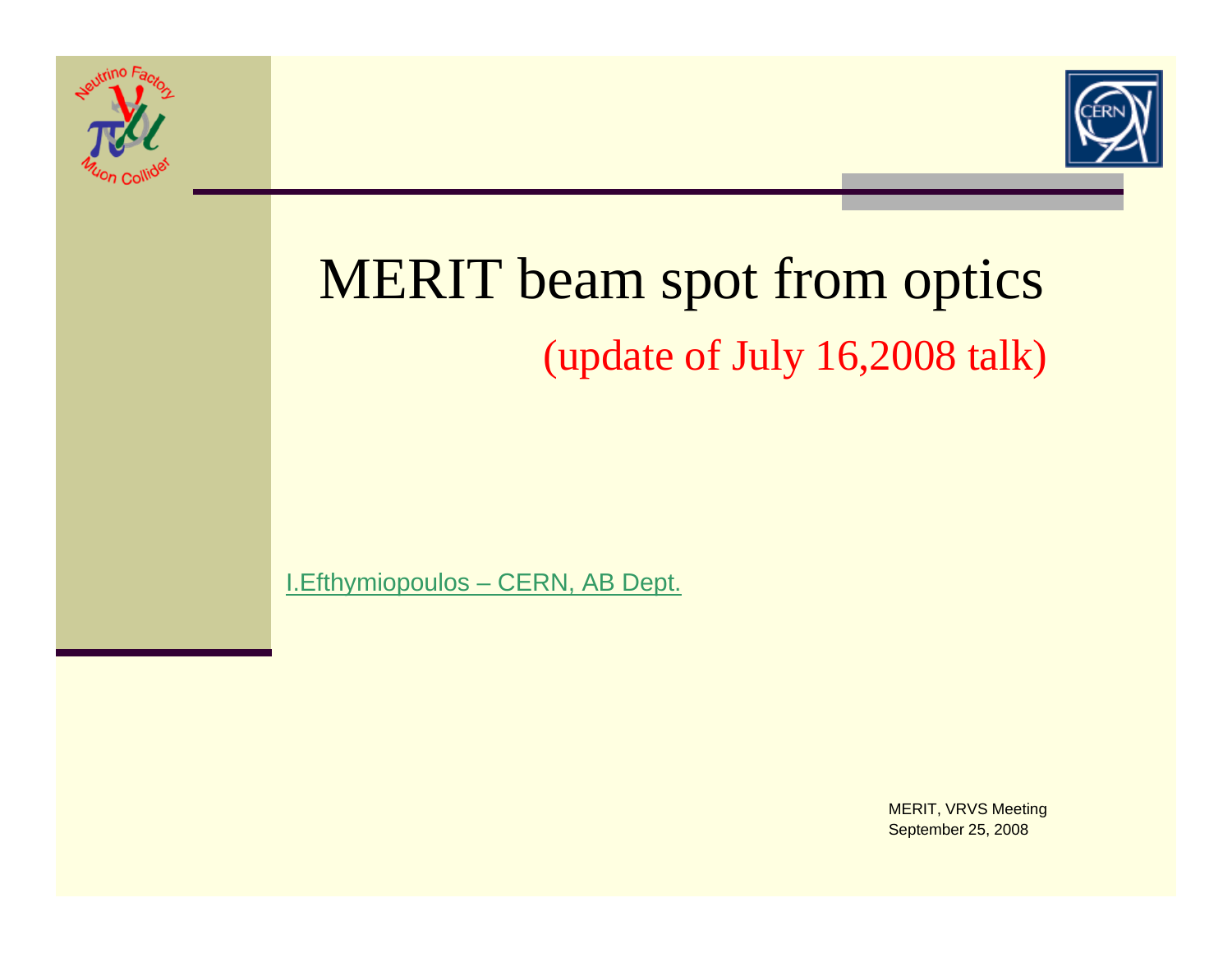### MERIT Elements – Layout

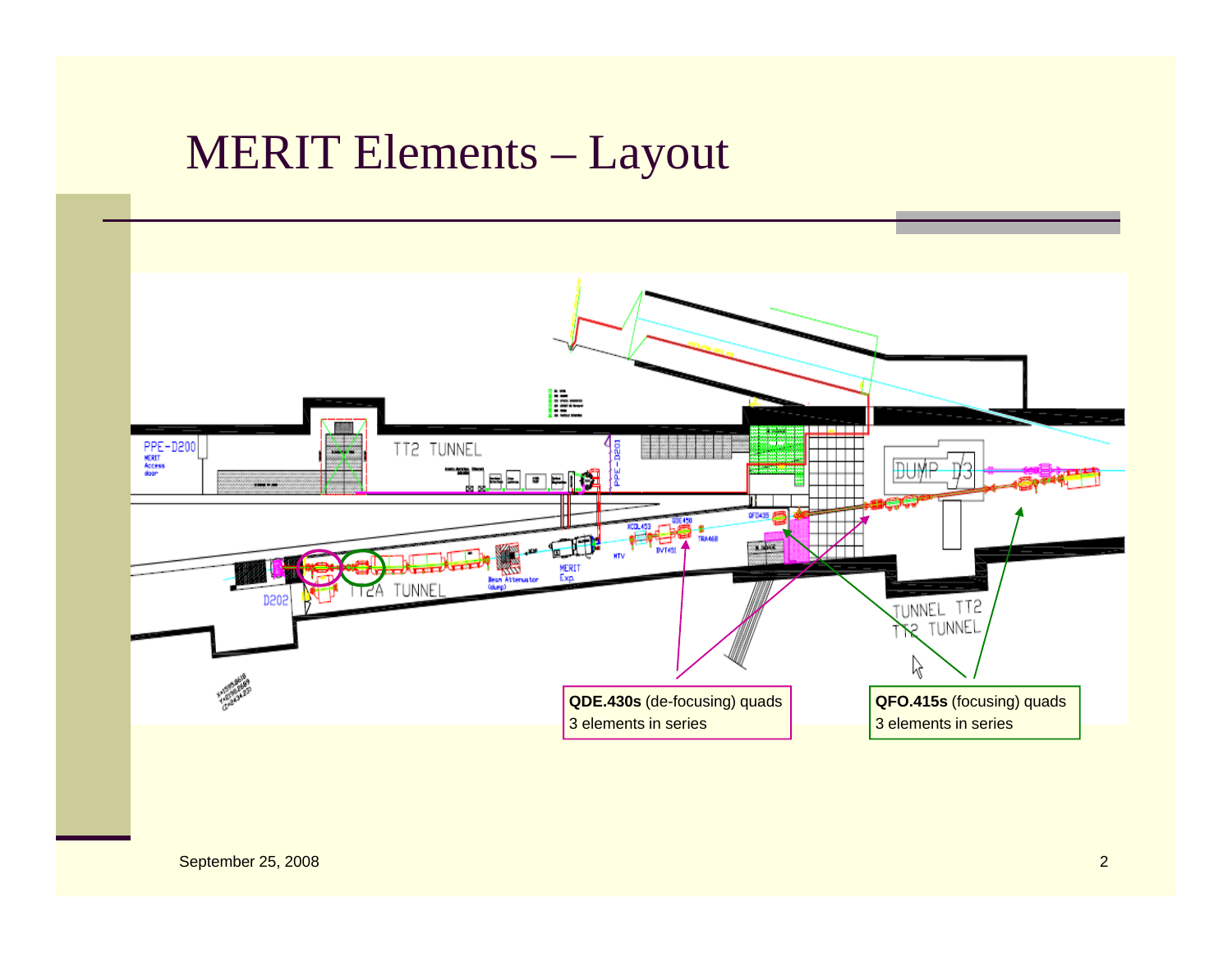## Survey data after the MERIT run – 18.12.2007



September 25, 2008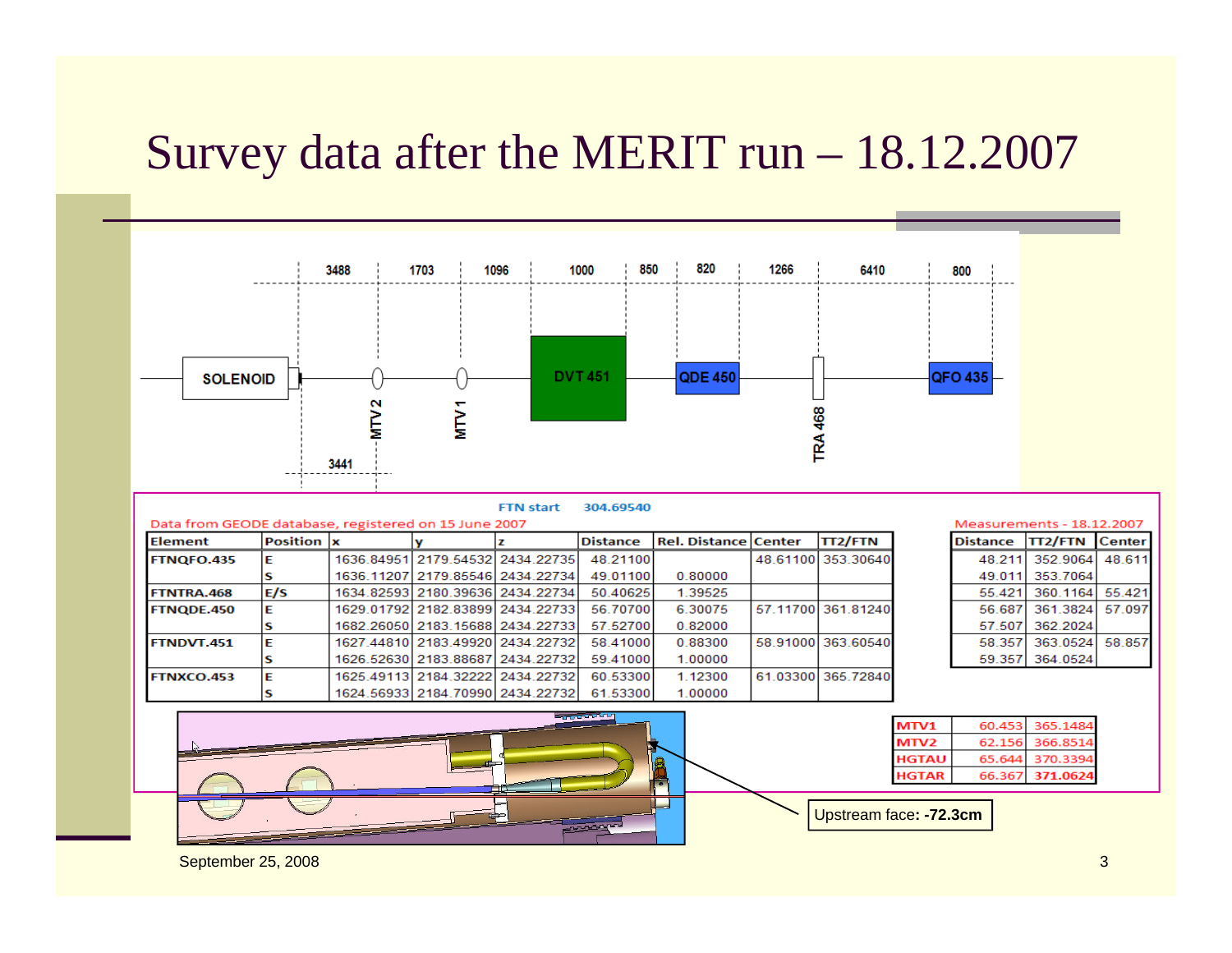#### Beam optics

#### Fit parameters: QFO, QDO strengths and locations (within limits)



19.3362

1.9397

 $-3.4119$ 

10.7838

 $-1.6025$ 

**HG-WDO** 

373.6914

0.3160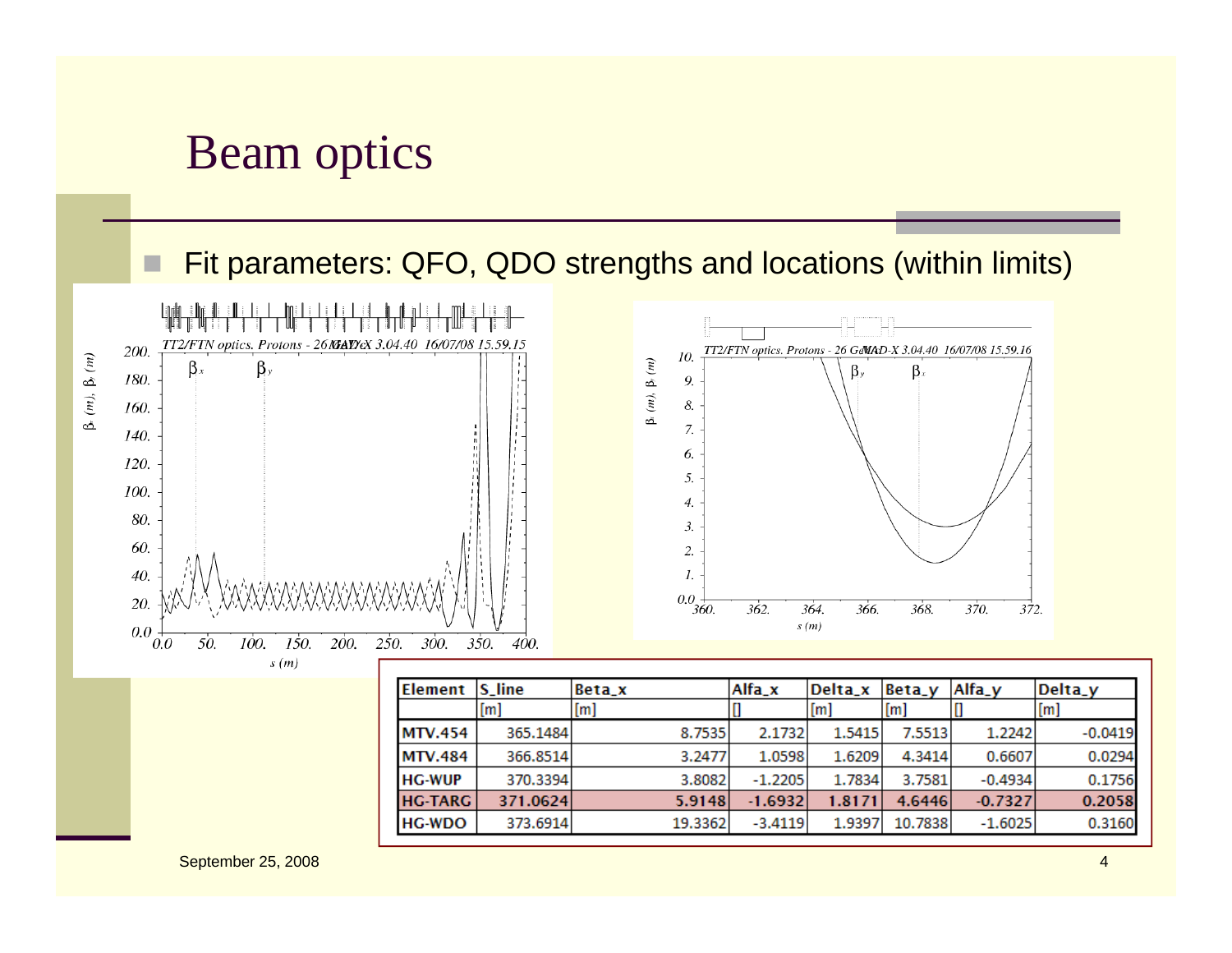#### Beam envelope  $(1-sigma)$  -  $\varepsilon$ =0.25 (mm.mrad), Dp=0.1%

Without dispersion term

- ٠ σ(x) = 1.2mm , σ(y) = 1.1 mm
- 238 J/gr @ 30TP

п With dispersion term

- $\mathbf{u}$  . σ(x) = 2.2mm , σ(y) = 1.1 mm
- 130 J/gr @ 30TP

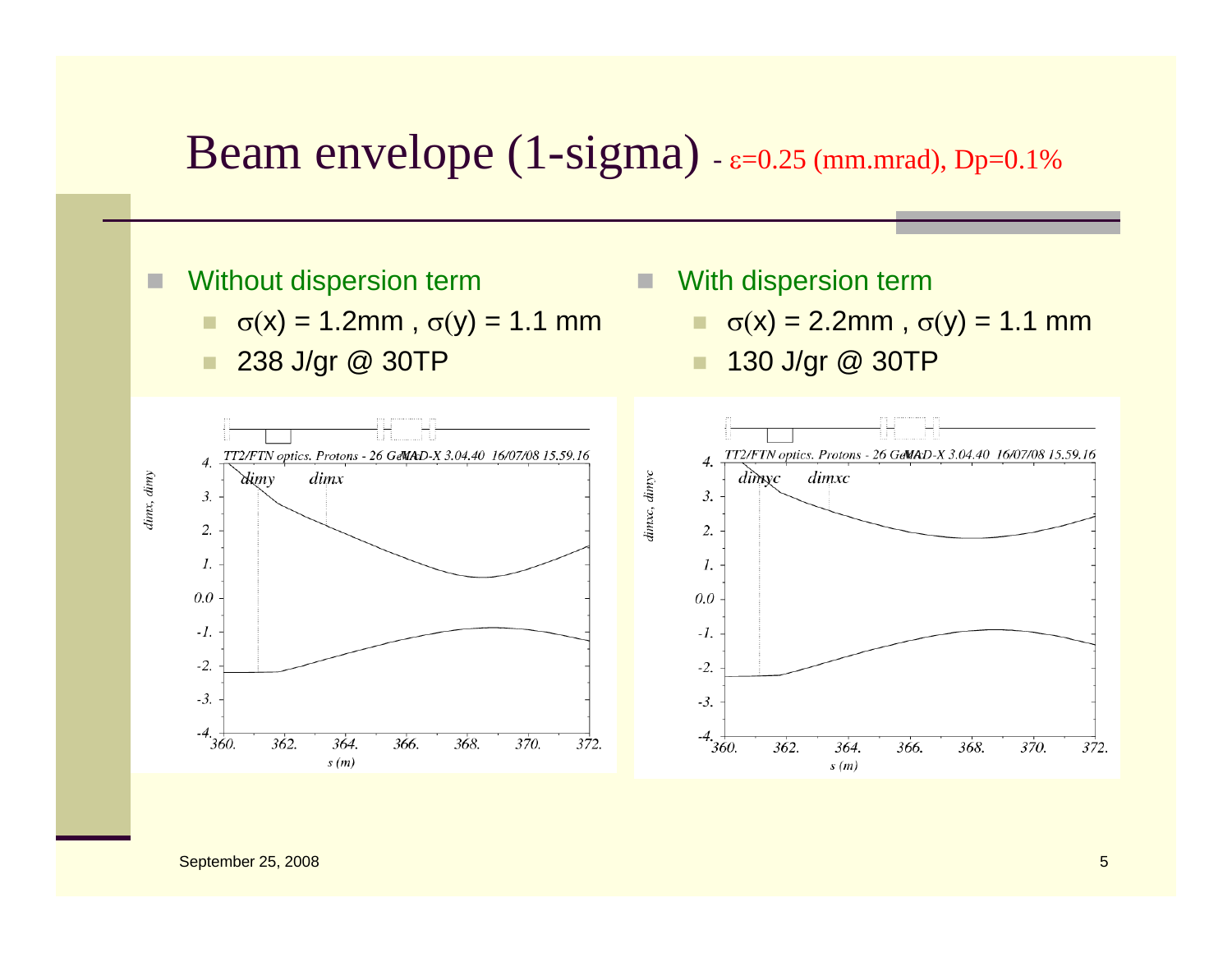#### Reminder – Beam Emittance

П For proton machines, the emittance is measured by measuring the beam profile in a position of known beam parameters (optics)

The convention is to use TWO sigma value



Geometrical emittance: Normalized emittance:

$$
\varepsilon_{\text{protons}} = \frac{(2\sigma)^2}{\beta}
$$

$$
\varepsilon^* = (\beta \gamma) \varepsilon, \, \beta \gamma = \frac{P_0}{M_0}
$$

| Р<br>[GeV/c] | $(\beta \gamma)$ |  |  |
|--------------|------------------|--|--|
| 14.0         | 14.92            |  |  |
| 24.0         | 25.58            |  |  |

$$
\sigma = \sqrt{\varepsilon \cdot \beta + \left( |D_p| \frac{\delta p}{p} \right)^2}
$$

September 25, 2008

Including dispersion What is measured in the machine:

$$
\varepsilon_{2\sigma} = f(4\sigma \text{ fitted width } , \frac{\delta p}{p_{2\sigma}})
$$

$$
= \frac{\left(\frac{w_{4\sigma}}{2}\right)^2 - \left(|D_p| \frac{\delta p}{p_{2\sigma}}\right)^2}{\beta}
$$

6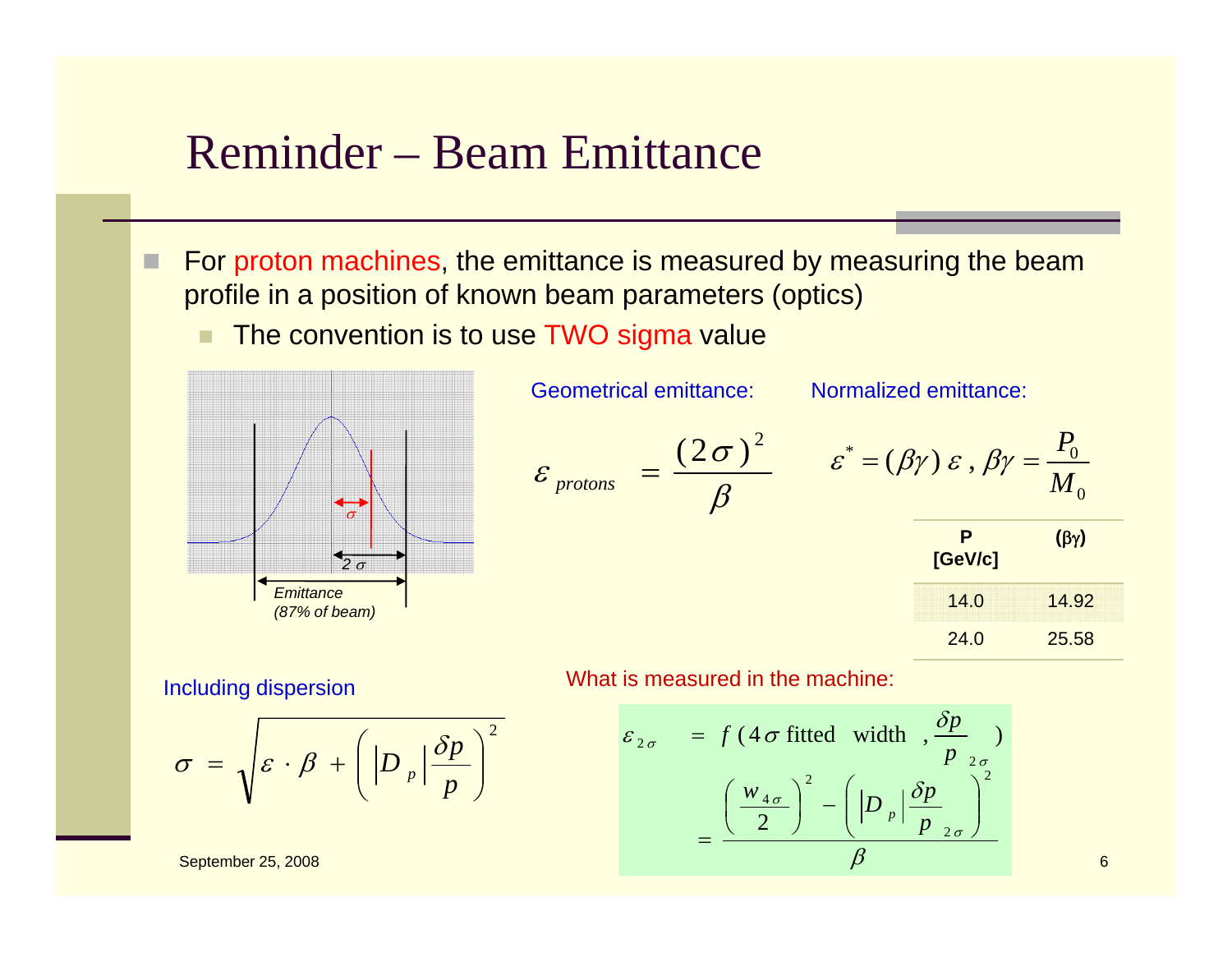### Beam Emittance measurement – 14 GeV/c

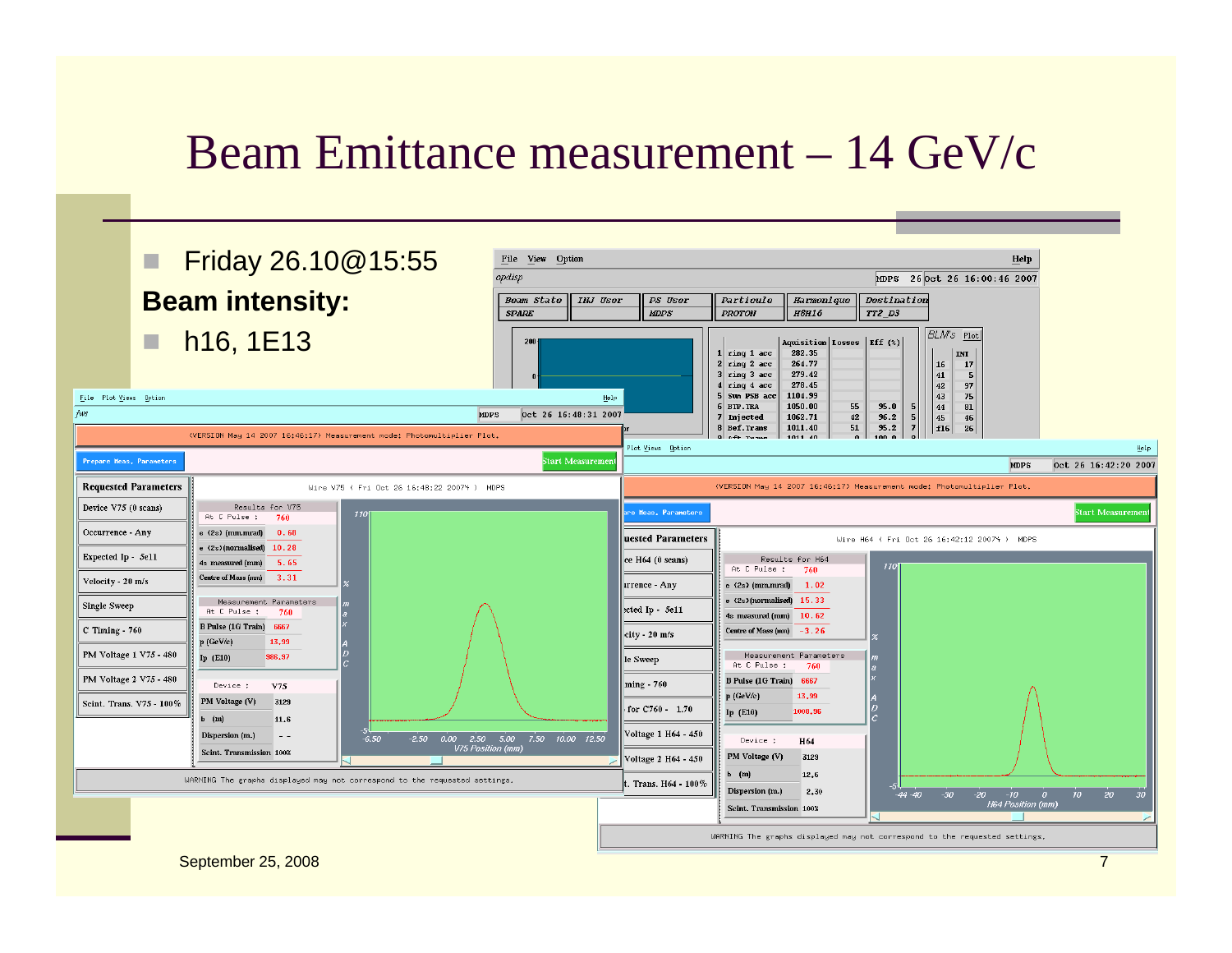## Beam Emittance measurement – 14 GeV/c

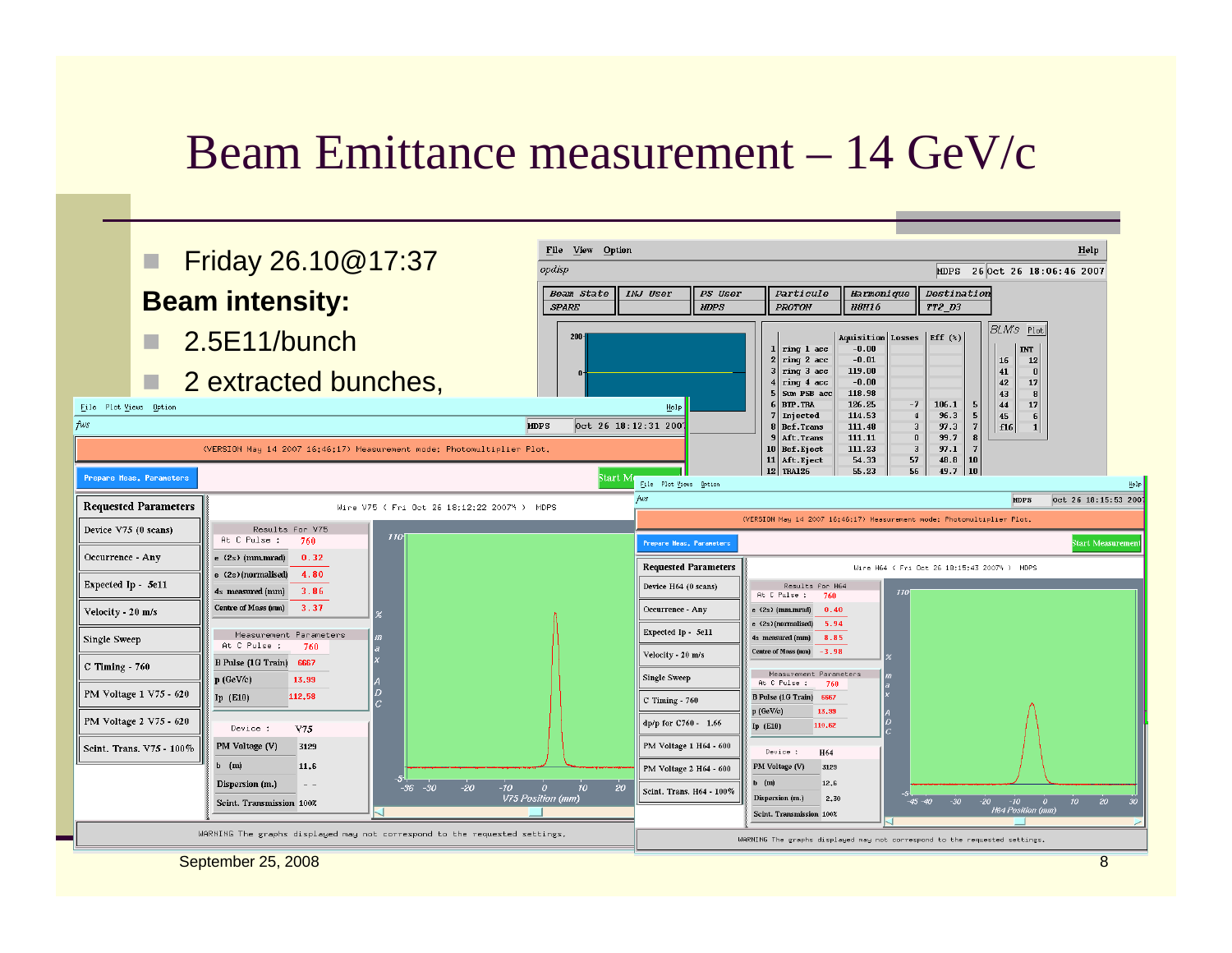## Beam Emittance measurement – 14 GeV/c

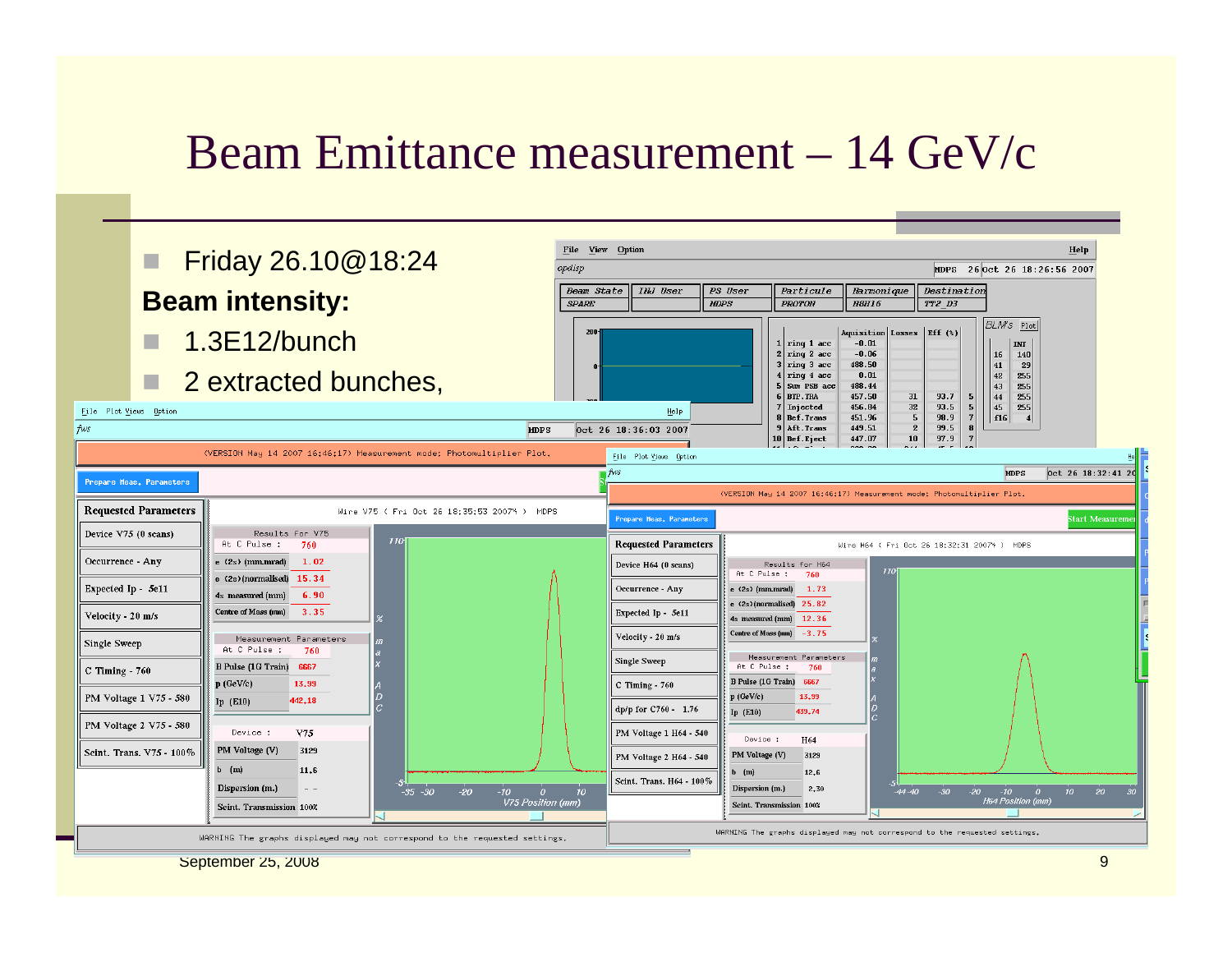## Beam Emittance measurement – 24 GeV/c

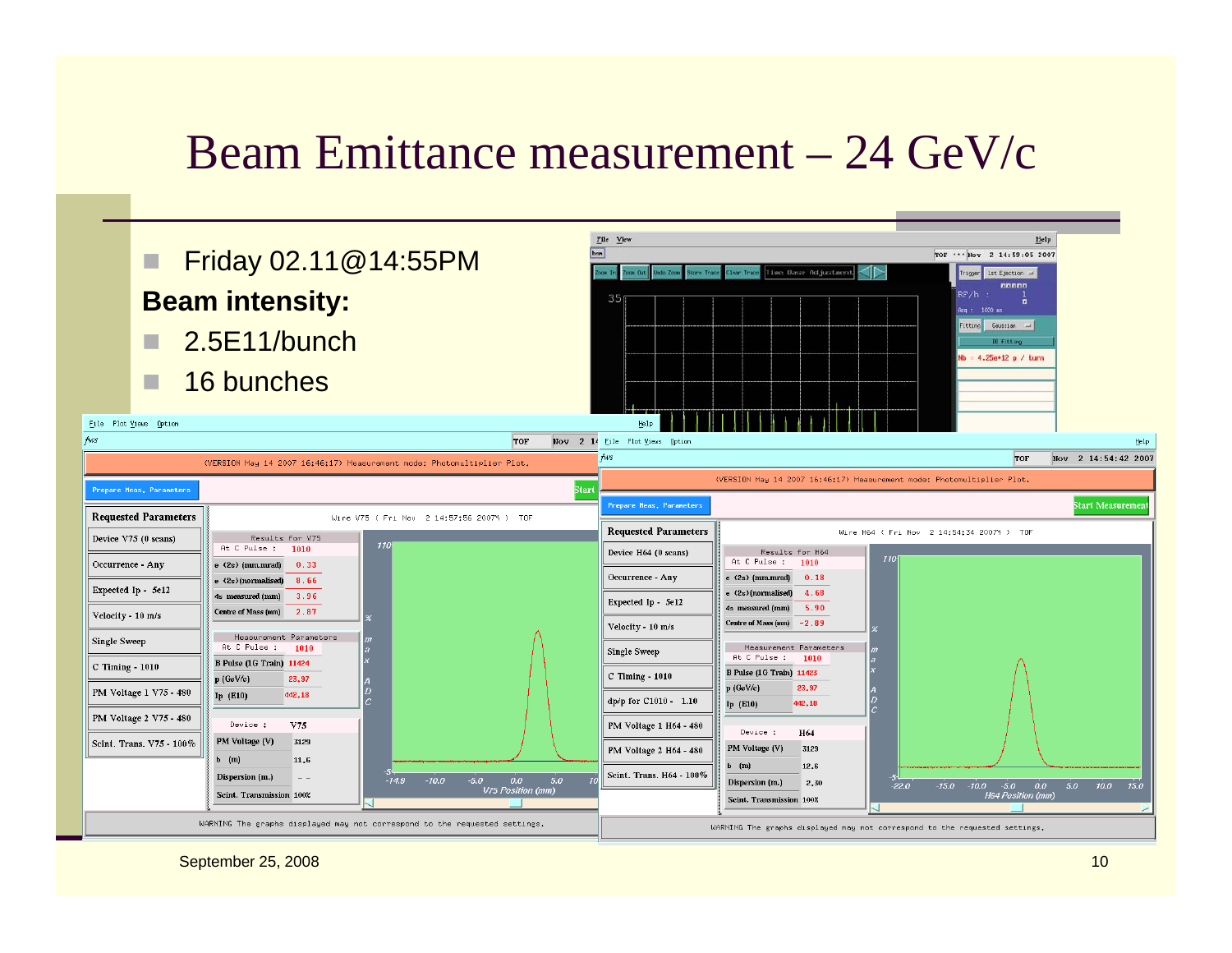### Beam Emittance measurement – 24 GeV/c

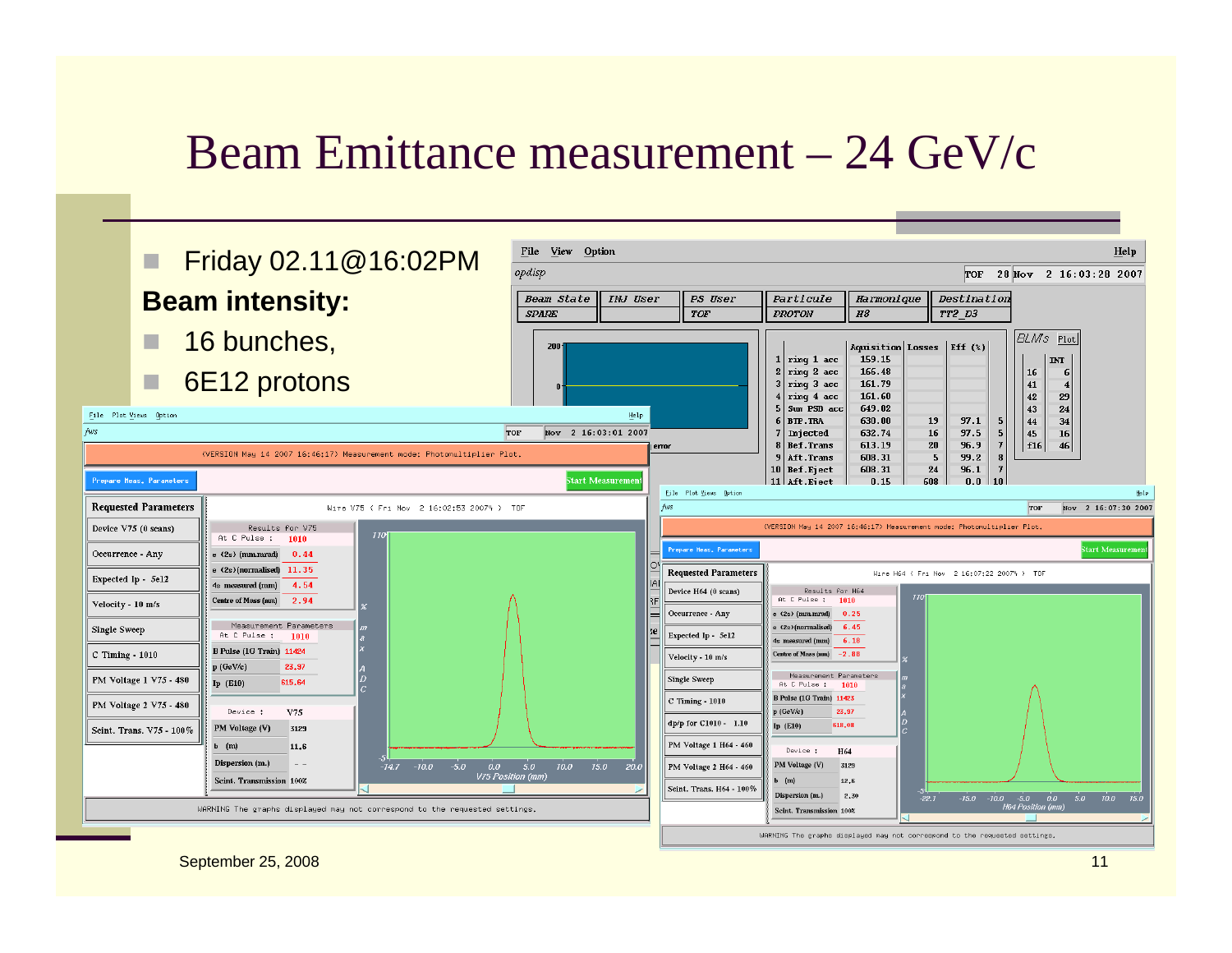#### Beam Emittance measurement

#### Summary of measured data

#### Measured emittances during MERIT operation - (MERIT logbook)

|             |         |                      |                  | Intensity |                      | <b>Horizontal Vertical</b> |         |         |                      |  |
|-------------|---------|----------------------|------------------|-----------|----------------------|----------------------------|---------|---------|----------------------|--|
| <b>Date</b> | Pbeam   | <b>Beam Type</b>     | Bef.Eject TRA126 |           | <b>TRA283 TRA386</b> |                            | 4s meas | 4s meas | dp/p                 |  |
|             | [GeV/c] |                      |                  |           | [e]0]                |                            | [mm]    | [mm]    | $[2$ sigma, $0.1\%]$ |  |
| $26$ -Oct   | 13.99   | h16                  | 1008.96          | 695.71    | 996.75               | 1037.25                    | 10.62   | 5.64    | $\mathsf{L}$         |  |
| $26-Oct$    | 13.99   | $2x2.5e11, DT=1.7us$ | 111.23           | 55.23     | 53.2                 | 54.4                       | 8.85    | 3.86    | 1.66                 |  |
| $26$ -Oct   | 13.99   | $2x1.3e12, DT=1.7us$ | 447.07           | 168.98    | 222.75               | 281.25                     | 12.36   | 6.9     | 1.76                 |  |
| $2-Nov$     | 23.97   | 16x2.5e11            | 442.8            |           |                      | 425                        | 5.9     | 3.96    | 1.1                  |  |
| $2-Nov$     | 23.97   | 16bunches            | 608.31           | 6.26      | 560.25               | 632.25                     | 6.18    | 4.54    | 1.1                  |  |

#### Using the formulas of slide #6

| Intensity | Pbeam   | Eh(2s)    | Eh(2s) | Ev(2s)    | Ev(2s) |
|-----------|---------|-----------|--------|-----------|--------|
| [e13]     | [GeV/c] | [mm.mrad] | [norm] | [mm.mrad] | [norm] |
| 1.0090    | 13.99   | 1.0244    | 15.279 | 0.6856    | 10.225 |
| 0.1112    | 13.99   | 0.3971    | 5.923  | 0.3211    | 4.789  |
| 0.4428    | 23.97   | 0.1827    | 4.668  | 0.3380    | 8.636  |
| 0.6080    | 23.97   | 0.2498    | 6.383  | 0.4442    | 11.352 |
| 0.4471    | 13.99   | 1.7306    | 25.812 | 1.0261    | 15.304 |
|           |         |           |        |           |        |

#### in good agreement with the online calculations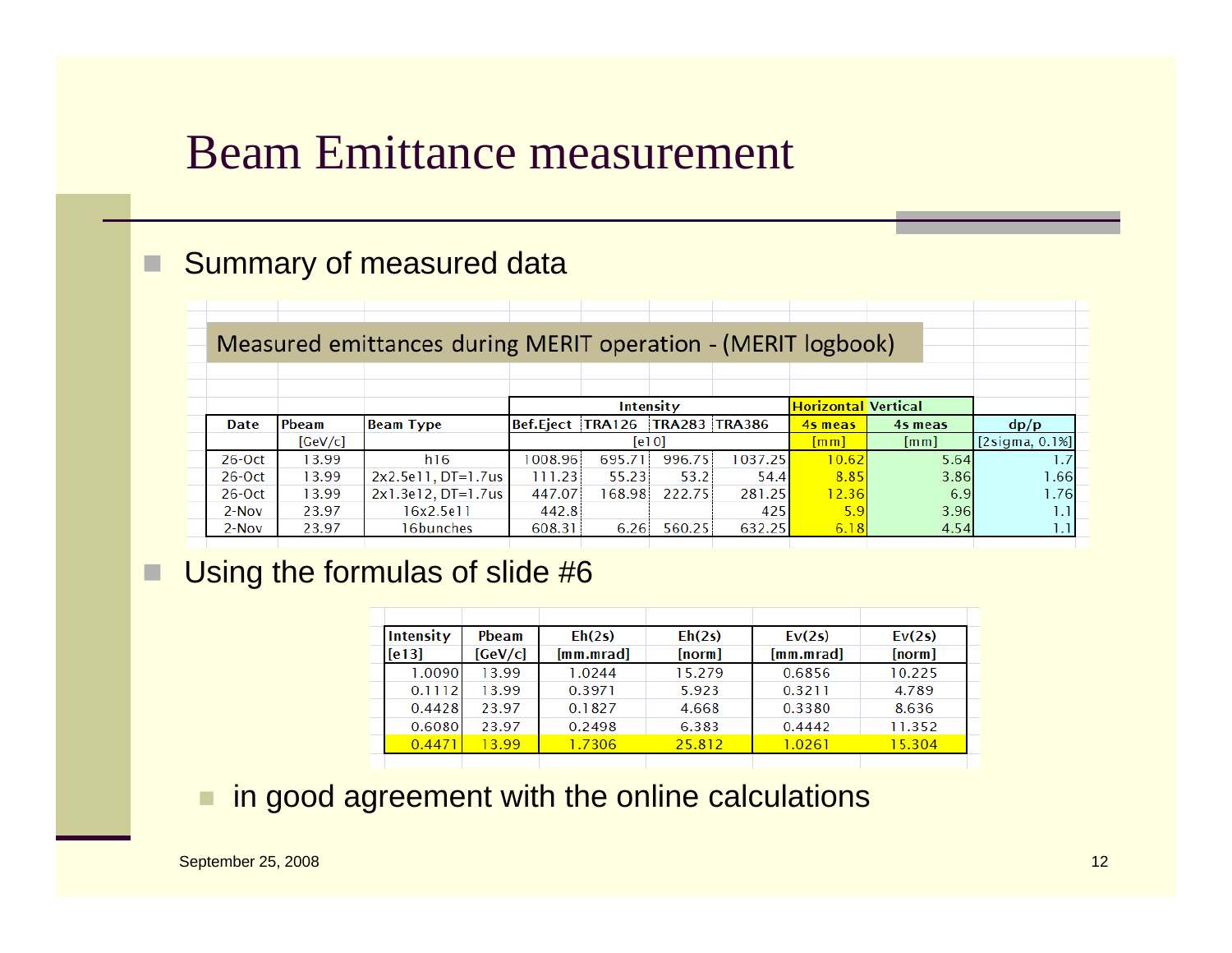### Emittance extrapolation

#### **Transverse emittance (2s) in TT2**